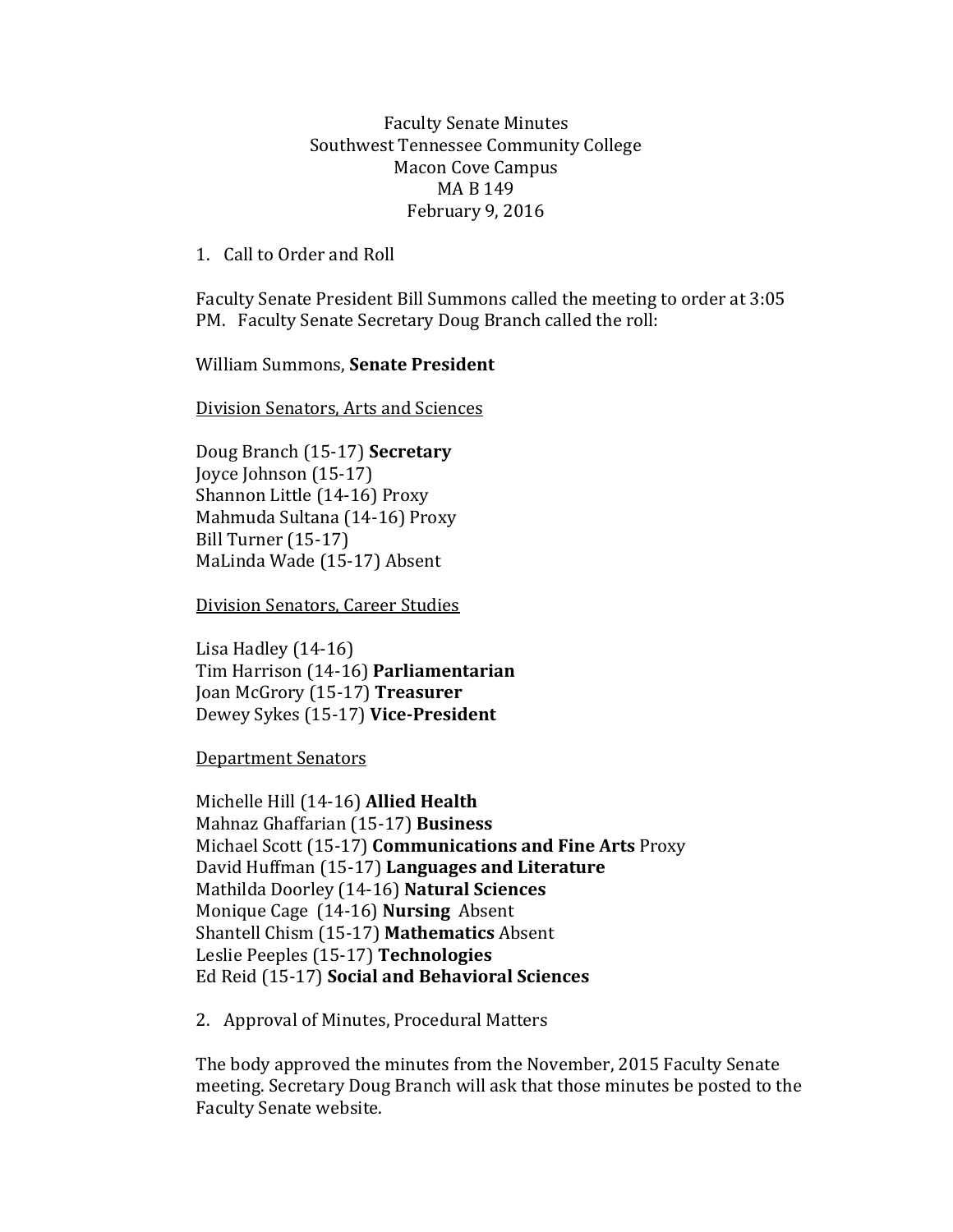Bill Summons informed the senate that, although the item was not on the agenda, Interim Provost Barbara Roseborough had asked address the group about summer school matters. He asked if we might add this to the agenda. We agreed, by consensus.

- 3. Reports from Senate Officers and Senate Committees
- A. Dewey Sykes reported on behalf of the ad hoc senate committee charged with making proposals concerning the training of department chairs. He noted that the Senate had voted "yes" on the committee's resolution in support of department chair training. He reported, too, that President Tracy Hall had indicated her approval of the resolution.

It was moved and approved that President Hall be asked to indicate her approval of the resolution to the senate in writing.

The group also decided that the secretary should be responsible for making sure that resolutions and responses be added to the Faculty Senate website.

- B. Dewey reported, too, that he would be soon sending out messages to the faculty soliciting candidates for new Faculty Senate elections. Elections will be held for departmental and divisional seats and also for Faculty Senate President. The announcements will go to the appropriate people.
- C. Bill Summons asked the senate to consider our meeting schedule, specifically the campus or campuses on which we wished to hold our meetings. We should think about this and make a decision at our March meeting, which will be held at the Union Ave. campus.
- 4. Guests of the Senate

At this point, Interim Provost Barbara Roseborough and Marcia Hunter, Coordinator of Service Learning and Learning Communities, addressed the senate about various topics, especially "high impact practices," or educational practices Southwest will be focusing on at the behest of TBR, which has asked us to decide on specific areas for concentration.

Southwest has chosen four areas: Service Learning, Learning Communities, Study Abroad, and Work-Based Learning.

Barbara also discussed the funding formula, specifically outcome and performance-based funding from the state. She shared with us in some detail how the process works, including several handouts. She discussed,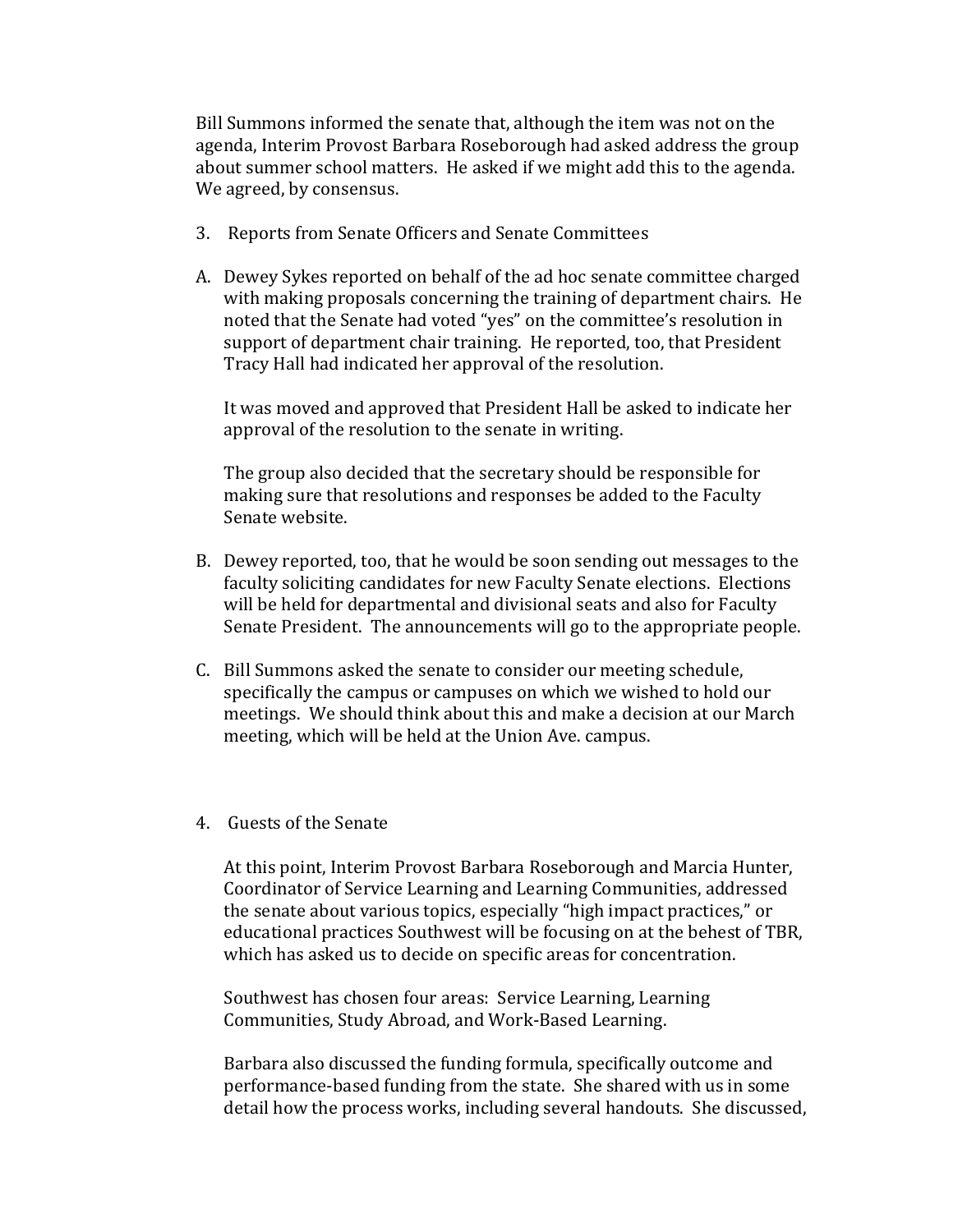too, new transfer policies, mandated by TBR. Specifically, we would be looking at a graduation applicant's institutional GPA to decide whether a student was qualified to graduate.

Further, Barbara presented information about summer school teaching. She reported that President Hall has said that she wishes full-time faculty to have preference over adjuncts when summer school classes are assigned. Barbara also reported that President Hall would favor, in some cases, faculty being given assignments other than classroom teaching, for summer pay, if there were an insufficient number of summer students to fill classes. But Barbara expressed her and the institution's hope that summer school enrollment might be helped by Tennessee Promise students, who can get tuition money for the summer if they are full-time students.

A larger discussion of summer school and other topics ensued, during which several suggestions were made, including better publicizing of the summer school schedule by using the rolling monitors around campus.

Joan McGrory asked that Barbara put into writing any new summer school policies and send them to the senate. Barbara agreed. Joan asked, too, that Barbara send a note to the faculty clearing up pass/retake policies for students who fail a learning support class but pass the corequisite for that class. Barbara agreed.

Ed Reid noted that there is a problem with the very early date for the Intent to Graduate Form, suggesting that the date might negatively impact our low graduation rates. Barbara explained that others have noticed this problem but that at present the issue is with insufficient personnel to process the forms if the date is too much later. She agreed that this is an important issue.

Senators noted that the fact that the deadline for the Intent to Graduate form is not on the published academic calendar causes confusion as well.

- 5. Reports from Senate Officers and Senate Committees, Continued
- D. Mathilda Doorley, Chair of the Faculty Awards Committee, presented a draft of proposed changes for the faculty awards procedure.

It was moved that the eligibility for the Farris Award be made once-in-alifetime. The motion failed. It was moved and passed that the draft be amended so that a faculty member could win the Farris Award only ten years (rather than five years) after having won it previously. That motion passed. We stipulated that the document should make clear that the accomplishments for which the award was made multiple times should